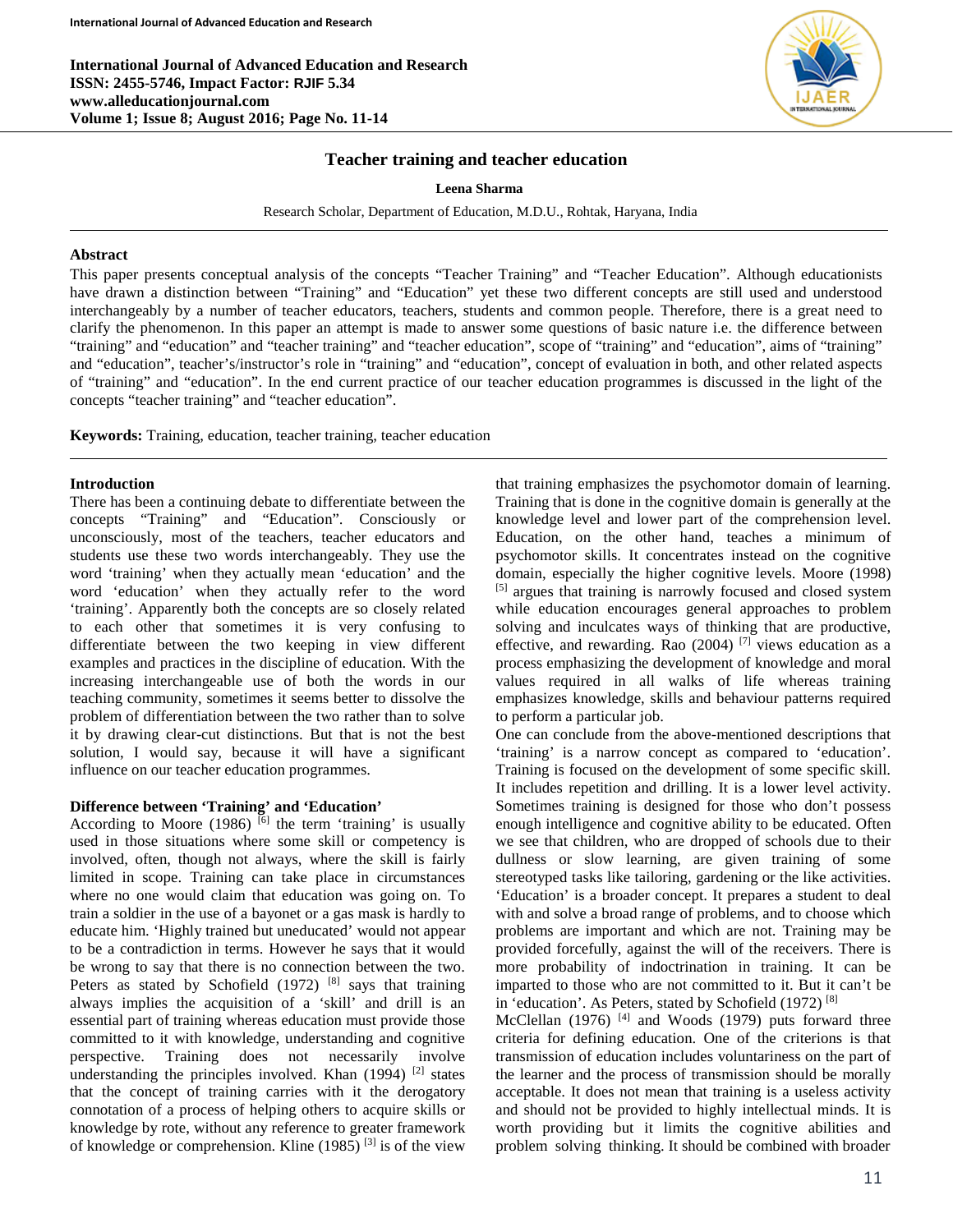### perspective, i.e. education.

In some contexts these two words produce totally different meanings. For example if your teenage son or daughter is involved in illicit sexual relations, would you give him/her 'sex training' or 'sex education'? Here sex training may mean to involve the teenage in practicing and repeating the sex affairs. If we use the word 'sex education', it most probably means to educate the son or daughter on how to control sexual emotions and how to cope up the problem. It is a broader perspective and desired as well. Similarly there may be difference in the meanings of the words 'drugs training' and 'drugs education', 'disease training' and 'disease education', 'aids training' and 'aids education', 'computer training' and 'computer education' 'physical training' and 'physical education' and so on. The word 'training' is associated with drill, skill, repetition and practice whereas the word 'education is associated with understanding, thinking, problem solving and intellectual perspectives. 'Training' lies within 'education'. So it can be concluded that it does not seem appropriate to use the two interchangeably.

# **'Teacher Training' and 'Teacher Education'**

Although our teacher training colleges have been named as 'Colleges of Education' but mere name does not imply that the phrase 'teacher education' is used in its true meanings. Khan (1994) [2] commenting on the activities in our 'Colleges of Education' says that in these colleges our prospective teachers are taught to use fixed and formalized teaching methods and produce so called 'trained teachers' with 'windowless' minds who refuse to react to ever-changing situations of the students they are supposed to guide and groom. Schofield  $(1972)$ <sup>[8]</sup> is of the view that to train someone how to teach is not sufficient. It results in mechanical teaching and narrowing of horizons. Dove (1986) <sup>[1]</sup> states that teacher education refers to the knowledge aspect and teacher training to the acquisition of pedagogical skills. Rao (2004)  $[7]$  claims that in this age we need to bring a 'sophisticated' and 'cultured' generation so the very phrase "the trainee teacher" is out of date.

Training is commonly associated with teaching tricks for animal or with narrow vocationalism. Khan  $(1994)$ <sup>[2]</sup> criticizes our teacher education programmes for being dominated by only two concepts: methodology and practical skill in teaching. Hence very little consideration is given to the general theory of education, comprising the philosophical, sociological and psychological aspects. Whether to 'train' our teachers or 'educate'? To answer this question we will have to think on the meanings these two words carry. If we want to train our teachers, it means that we have put aside the higher order thinking and cognitive perspective. Mechanically trained teachers will apply the same outdated methods and drills without any creativity and innovation and without understanding the underlying theories of classroom practices. To 'educate' teachers conceptually means that we are also developing intellectual and cognitive abilities of teachers. We are giving them broader view of the teaching world. We are grooming all aspects of their personality. We are preparing them to face uncertain and unexpected situations in and outside the classroom. We are opening new horizons of knowledge for them. They will not be limited only to the knowledge of methodologies of teaching. Linkage of educational theory and practice is essential. 'Teacher training' is concerned with practice and skill of methodologies, not with the knowledge of background theories whereas 'teacher education' is associated with both theory and practice. Theoretically we are providing 'education' to our prospective teachers in our Colleges of Education and Departments of Education in various public and private sector universities. The inclusion of courses like Philosophy of Education, Foundations of Education, Educational Psychology, Educational Sociology and other courses related to understanding of educational theories is a testimony to that. It is not appropriate to use the phrase 'teacher training' when we actually mean 'teacher education'. Schofield  $(1972)$ <sup>[8]</sup> rightly puts that as 'training' lies within 'education', so 'teacher training' lies within 'teacher education'. Hence it does not seem logical to use these two phrases interchangeably because there are conceptual and contextual differences between the two.

# **Scope of 'Training' and 'Education'**

Training is limited and specific in scope. It focuses on development of some specific skill and by practicing the skill; the trainee tries to become expert in that skill. It limits independent thinking and the trainee is bound to repeat the same exercises again and again. He has to do what he has been 'asked to do' to be expert in the task. Education, on the other hand, has a wider and broader perspective. It encompasses all kinds of activities essential for human development. It does not limit the learner to only imitation and practice. (Schofield: 1972, Moore: 1986, Dove: 1986, Khan: 1994, Rao: 2004) [8, 6, 1, <sup>2, 7]</sup> Along with developing professionalism, education also develops good human beings who are capable of independent thinking. In training one has to follow the prescribed activities and methods; in education one prescribes activities and methods on the base of some sound rationale.

'Training' is a part of 'education' to achieve it broader aims.

# **Aims of 'Training' and 'Education'**

Aim of training is to bring excellence in the specific job for which the individual is being trained. Purpose of education is to provide conditions essential for people to develop an understanding of traditions and ideas influencing the society in which they live. It aims to acquire linguistic and other skills which are basic to learning personal development and creativity. (Rao: 2004) [7] Explaining the purposes of education and training, Whitmore  $(2006)$ <sup>[14]</sup> states that education is intended to provide equal opportunity to the masses to learn socially valued knowledge. It is a political goal that is pursued over many years. Training is intended to develop a particular group of people into competent job performers in as short a time as possible. Defining the concept

'Education', Peters as stated by Schofield (1972) [8] says that 'education' implies the transmission of what is worthwhile. 'Transmission of worthwhile' may be the aim of training as well. But if one thinks deeply, it may be found that most of the times 'training' is worthwhile for specific individuals who are receiving that particular training but it is not true of education as it is worthwhile for whole society rather than selected individuals.

Aims of education are long term and encompass all aspects of individual and social development. Aims of training are short term and concentrate on any single aspect of individual development specifically in terms of some type of performance or production of skills. Psychomotor aims of education can be achieved through training as training involves the use and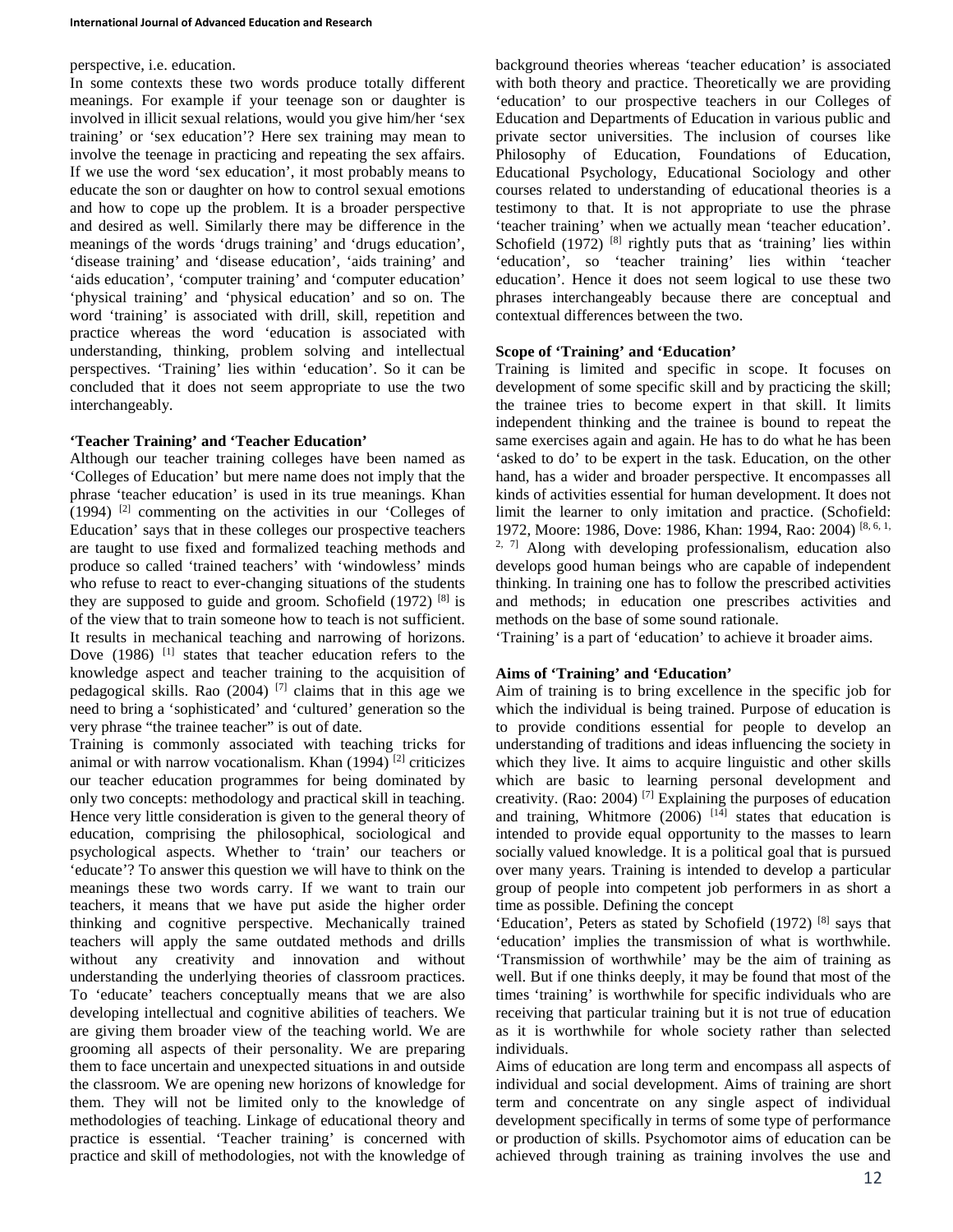practice of motor abilities. When applied in the context of teacher education it can be said that the aim of teacher training is to get expertise and proficiency in methodology of teaching and its applicability in the classroom. Teacher education aims at not only achieving command on methodologies but also on theoretical perspectives of all educational practices. Preparation of an ideal teacher involves both theoretical and practical aspects of teaching. Hence, linkage of theory with practice is essential to fulfil the broader aims of 'teacher education'.

### **Instructors/Teacher's Role on 'Training' and 'Education'**

Talking about instructor's role in 'training', Whitmore (2006)  $[14]$  says that in training, the instructor provides the students with a progressive series of exercises leading to competence and coaches students when necessary. It limits the number of students that one instructor can manage, typically to less than ten or twelve in one class. In education, the instructor presents information and students learn as much of the information as possible. The emphasis is on clear explanations and presentations that motivate students to study. Presentations are often broadcast to large numbers of students simultaneously. Some classes may consist of a hundred or more students with just one instructor. One can find out that in 'training', the instructor is concerned with exercises and drilling of activities. The purpose is to get expertise in performing some specific task. The smaller the number of students the more focus on practice and drilling. In 'education', the instructor is concerned with providing students theoretical knowledge of different concepts with suitable explanations and presentations. Focus is on development of cognitive abilities so that the learner may be able to comprehend the foundations of theories and practices.

The interesting point to consider is that in 'training', the instructor asks the students to do and repeat the tasks. So the learners do as they have been 'asked to do'. There is no 'free will' and 'independent thinking'. The instructor is not interested in such phrases. In 'education', the instructor gives learners freedom to think and speak because here his purpose is different from that of 'training'. The learners present their own views regarding various concepts instead of doing what they have been 'asked to do'. The instructor in 'training' has limited perspective and is more focused. The instructor in 'education' has broader perspective and more general rather than being specific.

## **Concept of Evaluation in 'Training' and 'Education'**

As there are other differences in 'training' and 'education', concept of evaluation has also different meaning in the two concepts. According to Whitmore  $(2006)$  [14], in 'training', the purpose of the evaluation is to determine if the student is ready to stop practicing a given skill and move on to another skill. The intent is to have every student achieve all skills. Trainers are evaluated largely on their job competence and on their coaching skills.

In 'education', the purpose of evaluation may be to determine how far the student has absorbed knowledge and how far he is able to develop his cognitive and intellectual abilities. Paper and pencil tests are administered to assess learner's abilities. In Whitmore's view Educational instructors are evaluated largely on their content expertise and on their presentation skills. We can say that 'training' evaluates psychomotor skills and 'education' evaluates cognitive abilities.

When this concept of evaluation is applied in the context of 'teacher training' and 'teacher education', we can conclude that purpose of evaluation in teacher training is to determine how far the prospective teacher is able to adopt the teaching techniques and methodologies in actual classroom practice. The purpose of evaluation in teacher education is to determine whether the prospective teacher has comprehension of underlying theories of education on which practices are based. Which methodology is to be used and why? Here evaluation has broader range. It is not confined to assess the practice of methodologies only but it goes further.

## **Current Practice of Teacher Education Programmes in Pakistan**

If we analyze our teacher education programmes keeping in view the difference between the concepts i.e. teacher training and teacher education, we will have to go back to the meanings these two concepts carry with them. Although it is not reasonable to divide Teacher Education

Programmes in 'Teacher Training' and 'Teacher Education' yet it seems to be a right way for discussion and understanding. It is already discussed that teacher training is concerned with practice and expertise in teaching methodologies and techniques. One of the characteristics of

'Training' is that the trainees don't move to the next skill until they get expertise in the previous skill. If we call P.T.C., C.T., B. Ed. and M. Ed. programmes as 'Teacher Training' programmes as majority of us do, the questions arise are: Are our prospective teachers expert in various methodologies of teaching? Have they command on different methods of language teaching, teaching of science and social studies? Do they really use these methods in actual classroom practice? A keen observer can see that majority of our teachers use the same old and outdated methods in classroom which were used by their school teachers ten or twenty years back and training seems to make no difference. This phenomenon raises certain other questions: What is the use of training if teachers have no expertise in practice of skills and methodologies? Do our teacher educators have the expertise in the methods they are teaching our prospective teachers? This scenario also takes into account the curriculum developed for these training programs.

If we think on a higher level and say that these programmes (P.T.C., C.T., B. Ed. M. Ed. etc) are actually 'Teacher Education' programmes and not 'Teacher Training'. We have already discussed that teacher education is associated not only with expertise in skills and methods but also with knowledge of theoretical perspectives of education. As it is concluded earlier that 'training' is a part of teacher education, so we will not repeat the questions we raised above to understand the status of or 'teacher training' programmes. Teacher education requires the learners to develop their intellectual abilities, think on their own and produce new ideas. If our 'educated' teachers bring creativity and innovation in teaching methodologies, if they are able to theorize and philosophize various concepts of education, then we need not worry. Bur if they are not, then we should be concerned. The existing teaching-learning environment in our schools indicates that majority of our teachers are resistant to change and is accustomed to easy ways and short cuts instead of developing higher level thinking in them and in their students. This phenomenon raises doubts in our minds regarding the outcomes of our teacher education